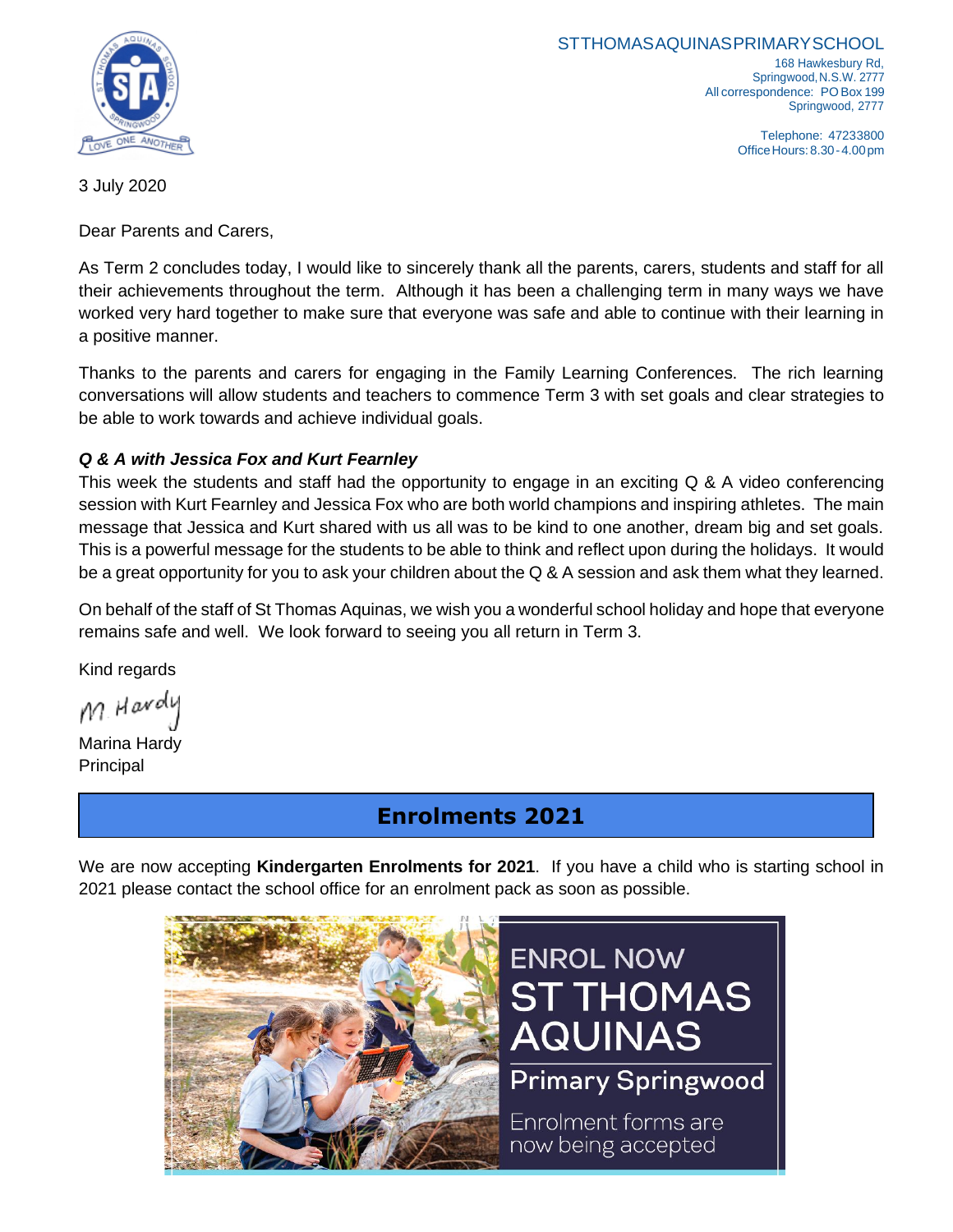# **LEGO Drive**

Do you have any unwanted or unused LEGO at Home? We would love to take it off your hands.

To complement our learning spaces we are looking to enhance our collection of multi-use resources such as Lego? All donated Lego will be used to support the many learning projects our students will be involved in across the school.



*Simply drop off any unwanted Lego to the school office after the school holidays.* 

**Uniforms**

At St Thomas Aquinas we expect that all students wear the correct uniform with pride and follow our school uniform and grooming agreements. We are extremely pleased that the majority of our students wear the correct uniform each day. However, recently it has become apparent that some students are not wearing the correct school uniform. **In particular, we have noticed some students with unusual styles of haircuts, coloured hair, excessive jewellery, various coloured socks and nail polish.** 

We ask that all families **read the school Uniform and Grooming policy (attached)** and reinforce these expectations with their children. We do understand that some items of the uniform are not yet available through The School Locker. If a student is unable to wear an element of the correct school uniform a note from the parent indicating the reason needs to be presented to the teacher.





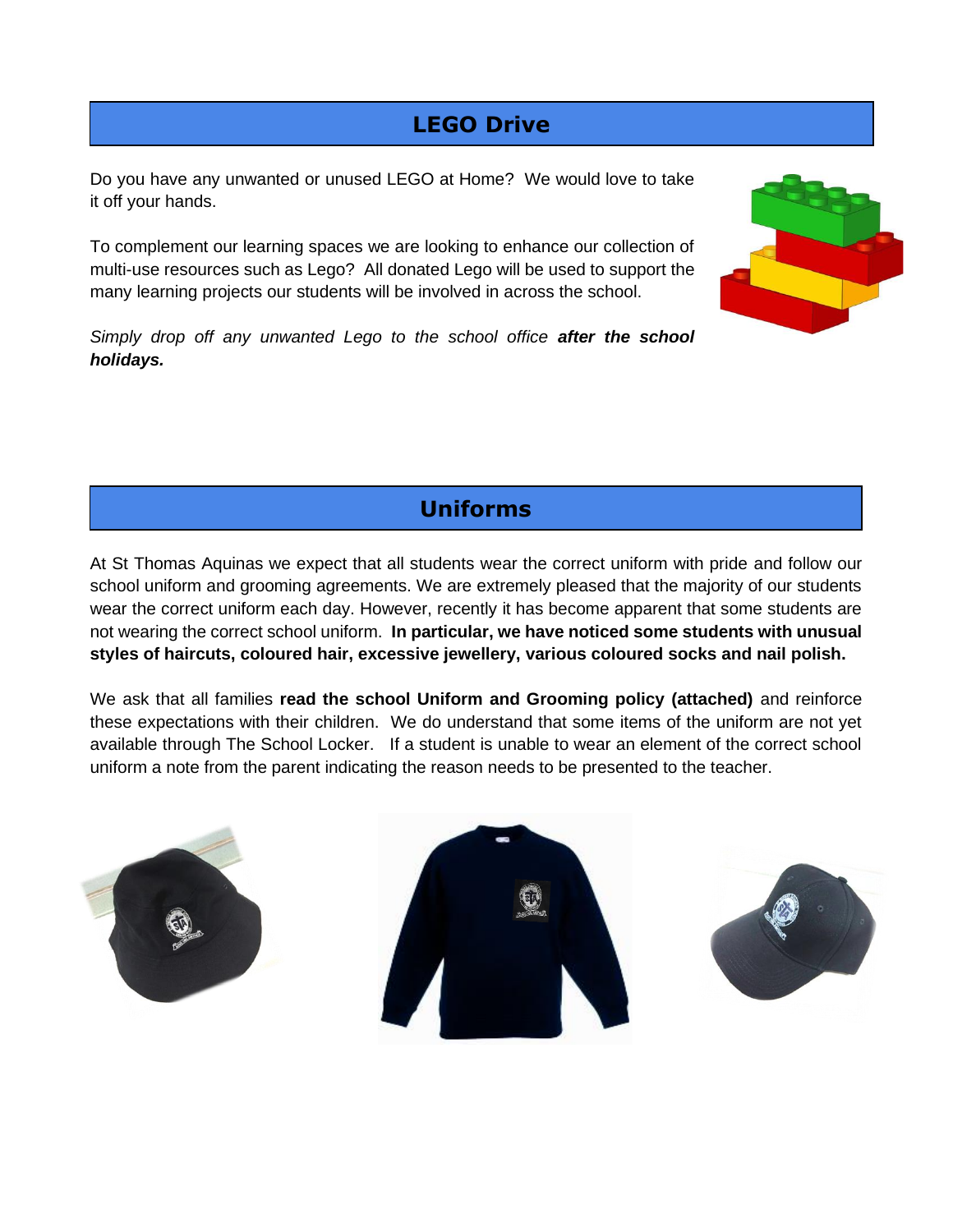

## **UNIFORMS & GROOMING**

### **School Uniform**

Our school uniform makes an unambiguous statement of who we are and what we stand for as a school. At St Thomas Aquinas we expect our students to wear their uniforms correctly at all times. We believe that by encouraging students to take pride in themselves and their appearance we are promoting school spirit, self-esteem and a sense of belonging to our school community. Our expectations are that:

- Students wear the correct school uniform every day.
- Black leather shoes are worn on non-sport days and polished regularly.
- Shirts are tucked in at all times (except when at sport or at play).
- **School hats** are worn each day whilst outdoors and all year round *(this is in keeping with the school's Sun Safety Procedures).* Hats can be purchased from the School Office.
- **Summer uniforms** are worn in Terms 1 and 4.
- **Winter uniforms** are worn in Terms 2 and 3.
- **School fleecy jacket (optional)** can be purchased from the uniform supplier *(see next page)* and may be worn with all uniforms.
- **Sport uniforms** are worn only on designated sports days.
- In winter any extra jackets should be in school colours.
- **Polo shirts, jackets and 'hoodies'** acquired through CEDP sporting events mayonly be worn when representing the school at Diocesan sports events or on designated mufti days.

We ask that parents reinforce these expectations with their children when they leave home for school.

#### **All articles of clothing and belongings must be clearly marked with your child's name.**

### **Lapses in Wearing Correct Uniform**

If a student is unable to wear an element of the correct school uniform a note from the parent indicating the reason needs to be presented to the teacher. Such lapses from the correct uniform must only be temporary.

### **Hair and Grooming**

Students should wear neat and tidy hair styles to complement our school uniform. Hair is to be kept off the collar or tied back securely. No hair should be in the way of the eyes. Hair is not to be coloured or tinted. Unusual styles or cuts are not allowed. These guidelines apply both to girls and boys and may assist in preventing the spread of head lice. Ribbons, scrunchies, hair slides etc. if worn, should be in the St Thomas Aquinas uniform colours of dark and/or light blue.

Students who consistently lapse in wearing the correct uniform and following the grooming policy will be referred to the Assistant Principal and a note sent home.

### **Jewellery & Accessories**

Apart from one pair of sleepers or small plain studs and wristwatch, excessive jewellery is not permitted, for safety reasons. A chain with a cross or religious medallion may be worn under shirt or dress lines. Nails should be unvarnished, kept clean and neatly trimmed. No make-up is to be worn. No leather or bead necklaces are to be worn.